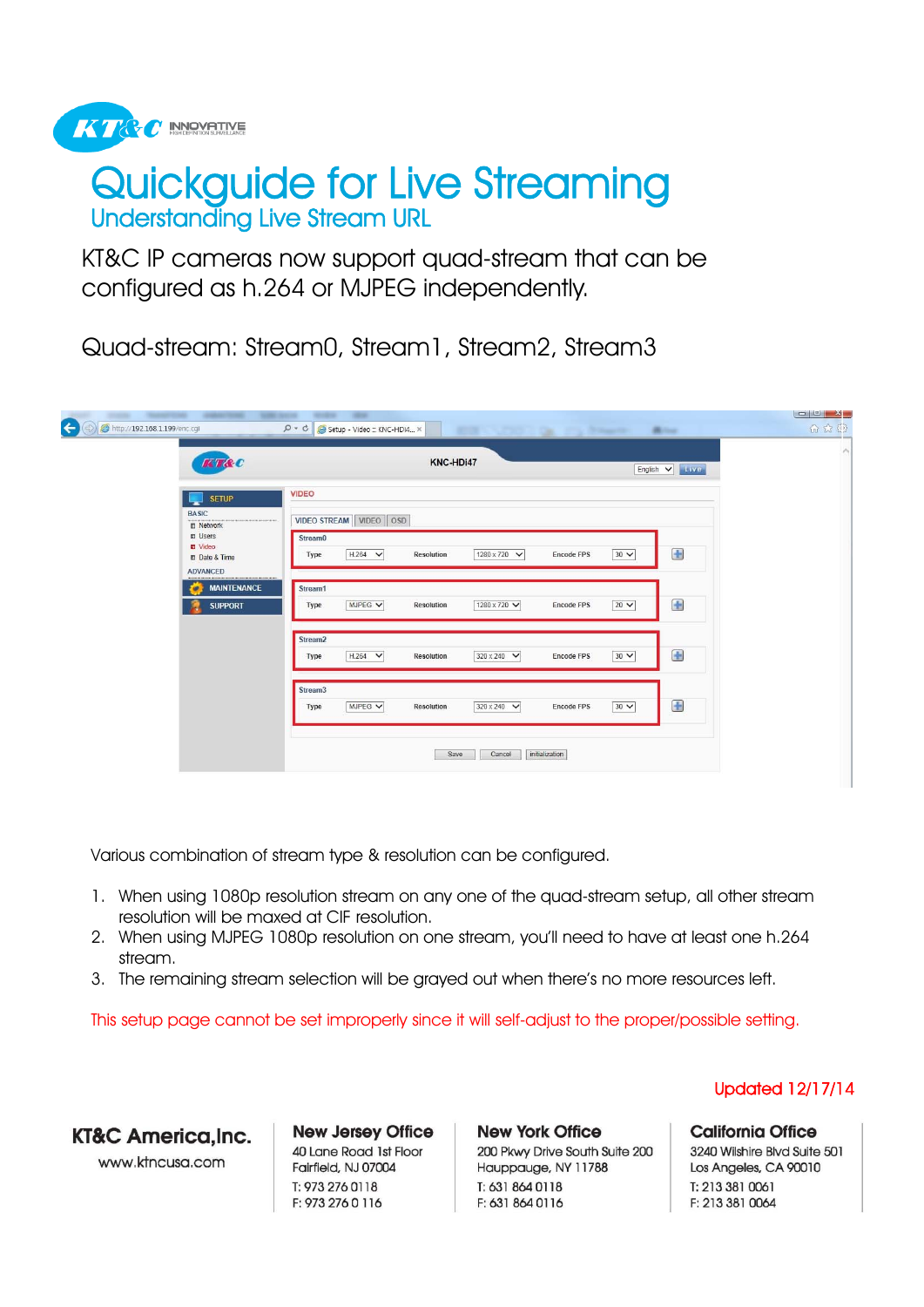

# H.264 & MJPEG RTSP Streaming URL : rtsp://IP\_ADDRESS/stream# (stream0, stream1, stream2, stream3 supported)

MJPEG HTTP Streaming URL :http://IP\_ADDRESS/ipcam/mjpeg.cgi?stream\_id=# (stream\_id: 0, 1, 2, 3 supported)

\* When selected ID is not MJPEG type stream, the user won't get a video stream.

| KT&C                                        |                          | KNC-HDBi230  | Live<br>English V |
|---------------------------------------------|--------------------------|--------------|-------------------|
| <b>SETUP</b>                                | <b>ADVANCED NETWORK</b>  |              | $\bigcirc$        |
| <b>BASIC</b>                                | <b>Host Name Setting</b> |              |                   |
| <b>ADVANCED</b><br>Camera Setting           | <b>Host Name</b>         | KNC-HDBi230  |                   |
| El Event Server<br><b>E</b> Event Action    | <b>DNS Setting</b>       |              |                   |
| <b>III</b> Motion Setting<br><b>EL SMTP</b> | <b>Primary DNS</b>       | 0.0.0.0      |                   |
| Advanced Network<br><b>ET HTTPS</b>         | <b>Secondary DNS</b>     | 0.0.0.0      |                   |
| <b>ET RTP</b><br>EJ Mask                    | <b>NTP Setting</b>       |              |                   |
| <b>ET Live View Layout</b>                  | <b>NTP IP Address</b>    | pool.ntp.org |                   |
| ■ IP Address Filter<br><b>EI SD CARD</b>    | <b>HTTP</b>              |              |                   |
| <b>MAINTENANCE</b><br>Eø.                   | <b>HTTP Port</b>         | 80           |                   |
| <b>SUPPORT</b>                              | <b>HTTPS</b>             |              |                   |
|                                             | <b>HTTPS Port</b>        | 443          |                   |
|                                             | <b>RTSP</b>              |              |                   |
|                                             | <b>RTSP</b> port         | 554          |                   |
|                                             | <b>Onvif Security</b>    |              |                   |

- ① HTTP port is 80 by default.
- ② RTSP port is 554 by default.

③ Port numbers can be changed in Advanced Network settings page under ADVANCED tab. \*\*The correct (whole) URL for streaming would be including the port numbers. However, HTTP port and RTSP port (80 and 554 respectively) are de-facto standard. It is not necessary to indicate the numbers.

However, if the customer decides to use different port number for whatever reason the changed port need to be specified in the streaming URL.

H.264 & MJPEG RTSP Streaming including port number : rtsp://IP\_ADDRESS:PORT#/stream#  $(0-3)$ MJPEG HTTP Streaming including port number : http://IP\_ADDRESS:PORT#/ipcam/mipeg.cgi?stream\_id=# (0~3)

KT&C America.Inc.

www.ktncusa.com

**New Jersey Office** 40 Lane Road 1st Floor Fairfield, NJ 07004 T: 973 276 0118 F: 973 276 0 116

**New York Office** 200 Pkwy Drive South Suite 200 Hauppauge, NY 11788 T: 631 864 0118 F: 631 864 0116

Updated 12/17/14

**California Office** 3240 Wilshire Blvd Suite 501 Los Angeles, CA 90010 T: 213 381 0061 F: 213 381 0064